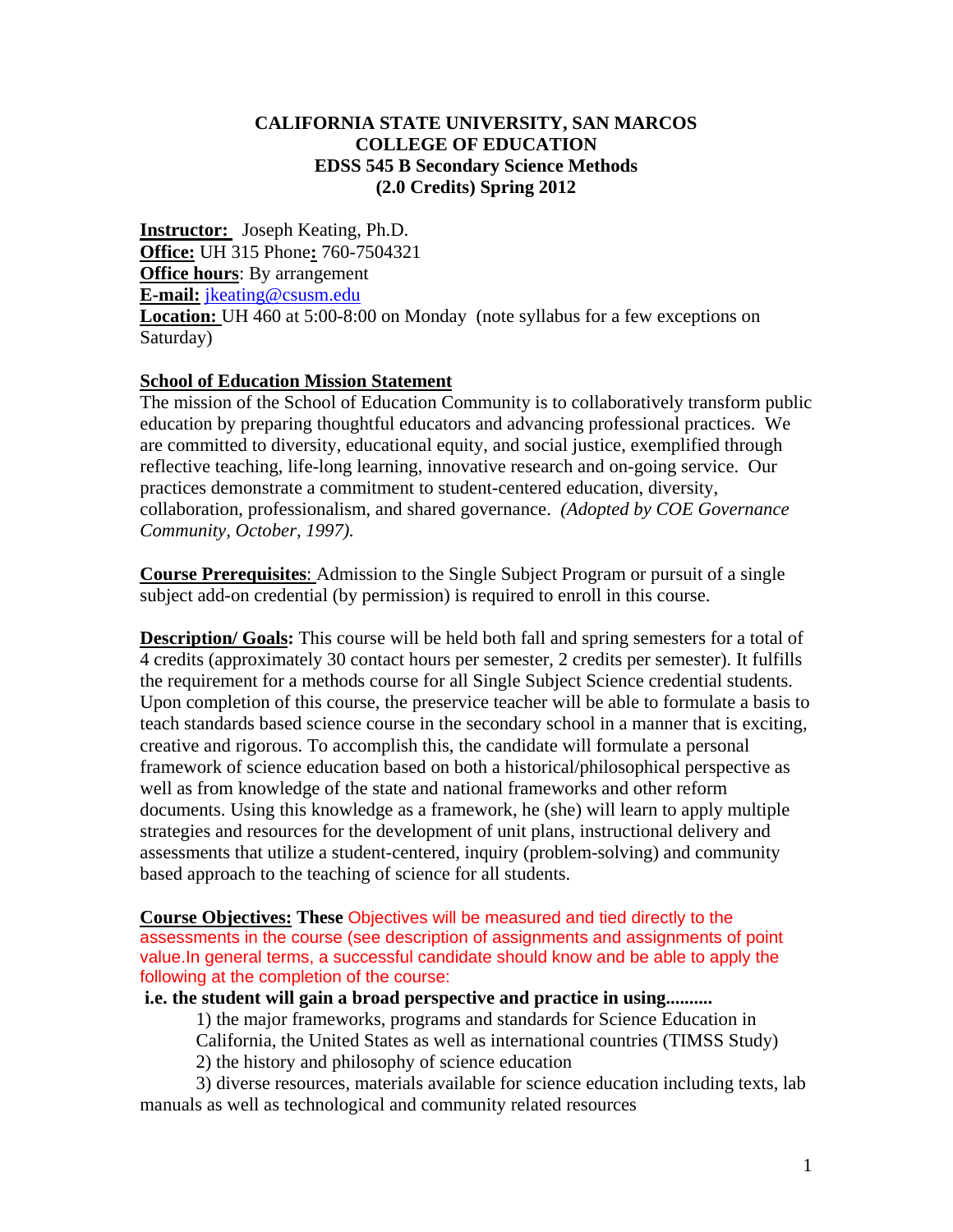4) methods of safe and effective science teaching

5) methods of integrating technology into science teaching,

6) Effective methods in various teaching strategies such as expository teaching;

inquiry-based learning; the use of open-ended laboratory experiences; community or field based science

7) effective and diverse assessments including both formative/summative authentic and traditional;

8) enrichment activities that involve students in applying science and go beyond the standard curriculum

9) strategies of planning of science curricula as well as specific strategies for the integration of other disciplines (interdisciplinary curriculum).

10) inclusive science education strategies including SDAIE that enhance the science curriculum for all learners.

 11) Application of teacher designed and led research called action research with the purpose of improving practice.

### **Teacher Performance Expectation (TPE) Competencies:**

This course is designed to help teachers seeking the Single Subject Credential to develop the skills, knowledge, and attitudes necessary to assist schools and district in implementing an effective program for all students. The successful candidate will be able to merge theory and practice in order to realize a comprehensive and extensive educational program for all students. The following TPE is addressed in this course: TPE 1B: Subject specific pedagogical skills

#### *California Teacher Performance Assessment (CalTPA)*

Beginning July 1, 2008 all California credential candidates must successfully complete a state-approved system of teacher performance assessment (TPA), to be embedded in the credential program of preparation. At CSUSM this assessment system is called the CalTPA or the TPA for short.

To assist your successful completion of the TPA a series of informational seminars are offered over the course of the program. TPA related questions and logistical concerns are to be addressed during the seminars. Your attendance to TPA seminars will greatly contribute to your success on the assessment.

Additionally, SOE classes use common pedagogical language, lesson plans (lesson designs), and unit plans (unit designs) in order to support and ensure your success on the TPA and more importantly in your credential program.

The CalTPA Candidate Handbook, TPA seminar schedule, and other TPA support materials can be found on the SOE website provided at the website provided: http://www.csusm.edu/education/CalTPA/ProgramMaterialsTPA.html

# **Required Texts:**

Science Instruction in the Middle and High School (Chiappetta and Koballa) (2009 Seventh Edition) available for purchase @ Amazon etc.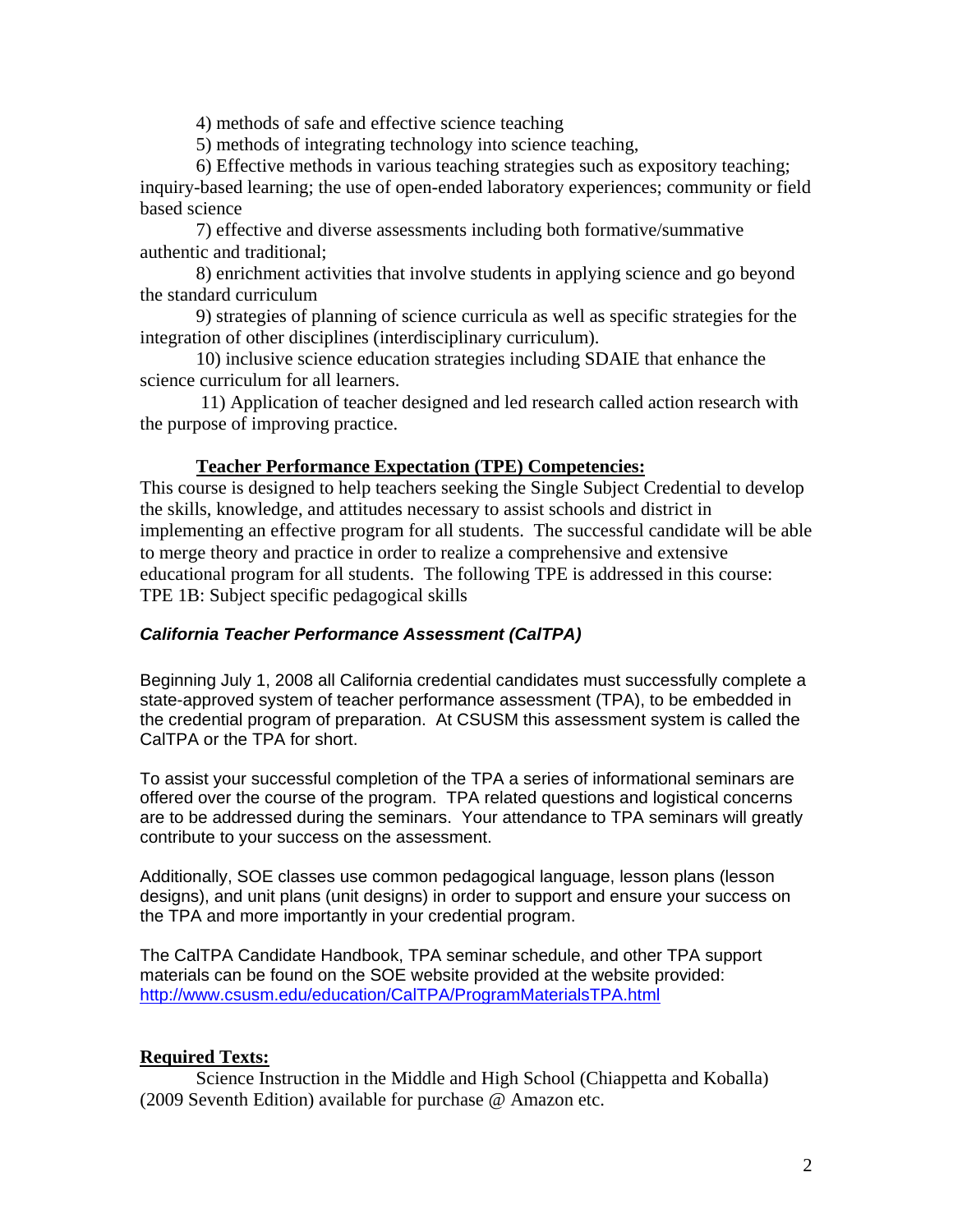Use of Discrepant Events for K-12 Science Teachers (Aztec Press /University Bookstore), (Keating) available in bookstore only

California Frameworks in Science (State Dept of Education) under http://www.cde.ca.gov/re/pn/fd/documents/science-framework-pt1.pdf (see free downloads)

Inclusion of All Students (Choate) Used in other courses already **Optional Texts:** 

The Demon Haunted World (Sagan)

The Structure of Scientific Revolutions (Kuhn)

California Safety Manual in Science (State Dept. of Education)/Flinn Scientific Safety Manual (both available as free downloads)

**Schedule: Classes will consist of formal class meetings, field trips, video conferences and independent study totaling approximately 20 seminars @ 10 seminars per semester @ 3.0 hrs.each from 4:30-7:30** 

#### **Authorization to Teach English Learners**

This credential program has been specifically designed to prepare teachers for the diversity of languages often encountered in California public school classrooms. The authorization to teach English learners is met through the infusion of content and experiences within the credential program, as well as additional coursework. Students successfully completing this program receive a credential with authorization to teach English learners.

*(Approved by CCTC in SB 2042 Program Standards, August 02)* 

#### **School of Education Attendance Policy**

 *(Adopted by the COE Governance Community, December, 1997).* Due to the dynamic and interactive nature of courses in the School of Education, all students are expected to attend all classes and participate actively. At a minimum, students must attend more than 80% of class time, or s/he may not receive a passing grade for the course at the discretion of the instructor. Should the student have extenuating circumstances, s/he should contact the instructor as soon as possible.

Both attendance and punctuality are essential to completing all work satisfactorily. Only 50% of the potential value for an assignment can be credited as makeup for an assignment that is due and reviewed in a class that was not attended by the student. Two absences in one semester can result in a minimum of one grade lower; three absences can result in a non-passing grade (unless there are extenuating circumstances). Late arrivals will be penalized at the discretion of the instructor.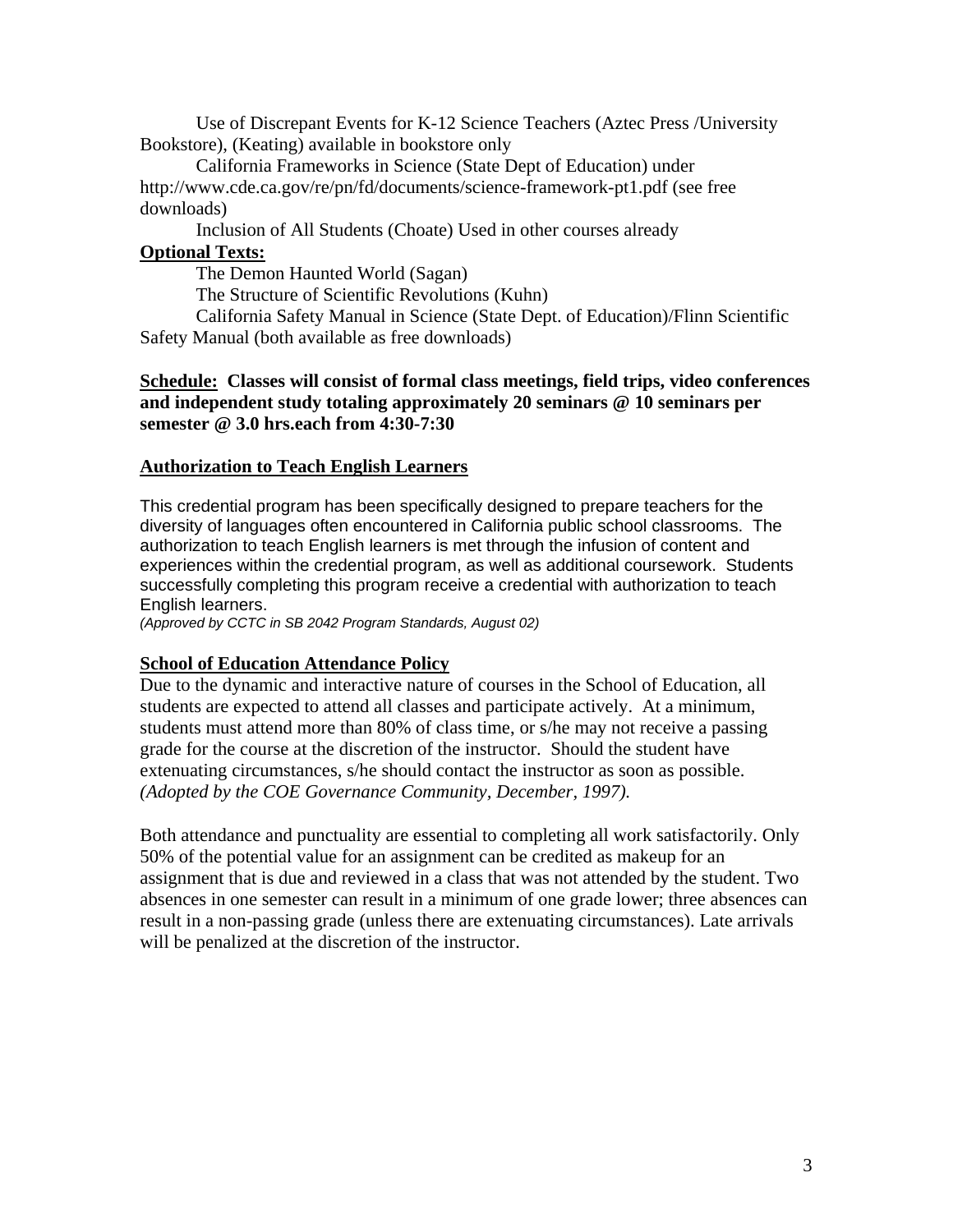### **Students with Disabilities Requiring Reasonable Accommodations**

Students with disabilities who require reasonable accommodations must be approved for services by providing appropriate and recent documentation to the Office of Disable Student Services (DSS). This office is located in Craven Hall 4300, and can be contacted by phone at (760) 750-4905, or TTY (760) 750-4909. Students authorized by DSS to receive reasonable accommodations should meet with their instructor during office hours or, in order to ensure confidentiality, in a more private setting.

**All University Writing Requirement:** A minimum of 2500 words of writing assignments per semester are required. This will be fulfilled through a variety of ways in this course such as : reading logs, action research reports, field trip curriculum plans, discrepant event curriculum plans and independent study reports.

### **CSUSM Academic Honesty Policy**

"Students will be expected to adhere to standards of academic honesty and integrity, as outlined in the Student Academic Honesty Policy. All written work and oral presentation assignments must be original work. All ideas/materials that are borrowed from other sources must have appropriate references to the original sources. Any quoted material should give credit to the source and be punctuated with quotation marks.

Students are responsible for honest completion of their work including examinations. There will be no tolerance for infractions. If you believe there has been an infraction by someone in the class, please bring it to the instructor's attention. The instructor reserves the right to discipline any student for academic dishonesty in accordance with the general rules and regulations of the university. Disciplinary action may include the lowering of grades and/or the assignment of a failing grade for an exam, assignment, or the class as a whole."

Incidents of Academic Dishonesty will be reported to the Dean of Students. Sanctions at the University level may include suspension or expulsion from the University.

#### **Plagiarism:**

As an educator, it is expected that each student will do his/her own work, and contribute equally to group projects and processes. Plagiarism or cheating is unacceptable under any circumstances. If you are in doubt about whether your work is paraphrased or plagiarized see the Plagiarism Prevention for Students website http://library.csusm.edu/plagiarism/index.html. If there are questions about academic honesty, please consult the University catalog.

#### *Course Requirements***: See Description of Assignments**

#### *Grading Standards***: See grade sheet and point values of all assignments**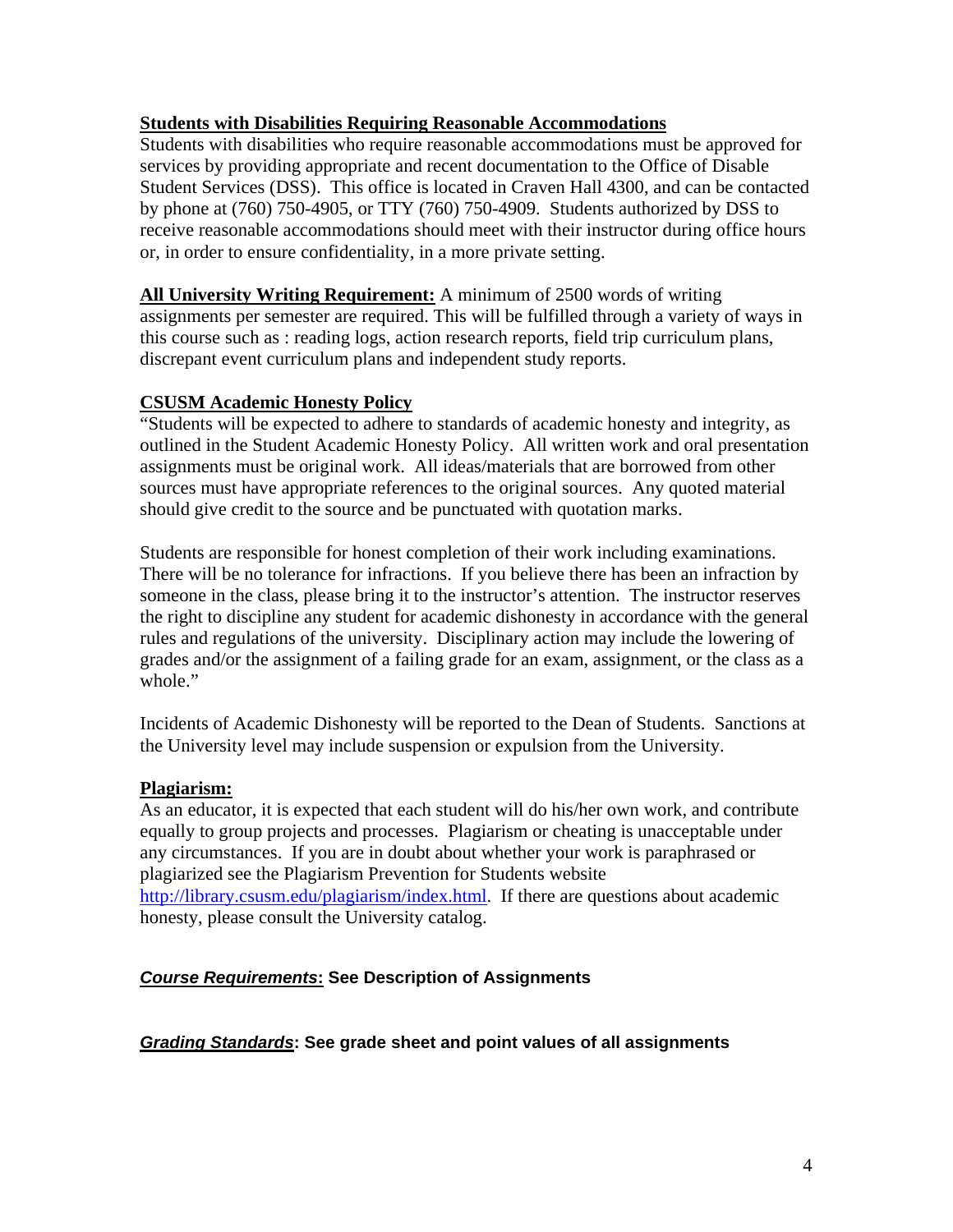#### **Description of all Assignments (by number): Spring Semester Only**

**Assignment 1 Attendance** (each class counts 5 points) In the event of an absence any assignments due that night could receive only 50 % of the potential credit (if made up) since you were not there to interact and discuss the assignment.

**Assignment 2 Science readings in texts** (6 points each chapter) Each chapter is assigned a value of six points that includes your response to the prompt and the discussion of this response in class.

### **Assignments 4 and 5 (Evaluation and Use of Technology Resources) Assignment 4 (Internet Sites) (5pts); Assignment 5 (Technology tool/software) (5pts)**

**Spirit of the Assignments:** individually explore Internet and technology tools; rate them and provide feedback to classmates regarding their potential use. Send the links to our Science Methods Wiki Site.

For assignment #4 explore in detail at least one Internet site that is a valuable for teachers or students for information, simulation etc. List the URL and access it on Smart classroom projector and navigate the site and explain how you would use it in your classroom.

For assignment #5 explain or demonstrate a tool, or software program or some other technology application that you have used or know how to use that would be valuable for a science teacher.

### **Assignment 7: Applying Action Research to a Science Lab (SDAIE) modification (35 pts) Spring Semester**

**Spirit of the Assignment:** Use an existing science lab or activity that you will use in CP 2 and rewrite it to be more appropriate particularly for second language learners (use SDAIE techniques as discussed in class and in Ch 12 text). Evaluate using the action research model by comparing outcomes of experimental lab (SDAIE) with control (original lab or activity) that you teach in CP 2.

**Specifics of the assignment:** The assignments consists of four parts in which you will use the SDAIE lab or activity you have prepared and incorporate it into a class during advanced student teaching and compare it to outcomes from a control class using the original lab or activity (10 pts total). For your presentation: 1) bring overhead copy of original science lab or activity and revised SDAIE lab (5pts); 2) List of changes/ adaptations you made (5pts); 3) Design an action research proposal using the design and previous examples explained in class (see syllabus). This will be presented prior to implementation in class for input from classmates and instructor (5pts). 4) Present the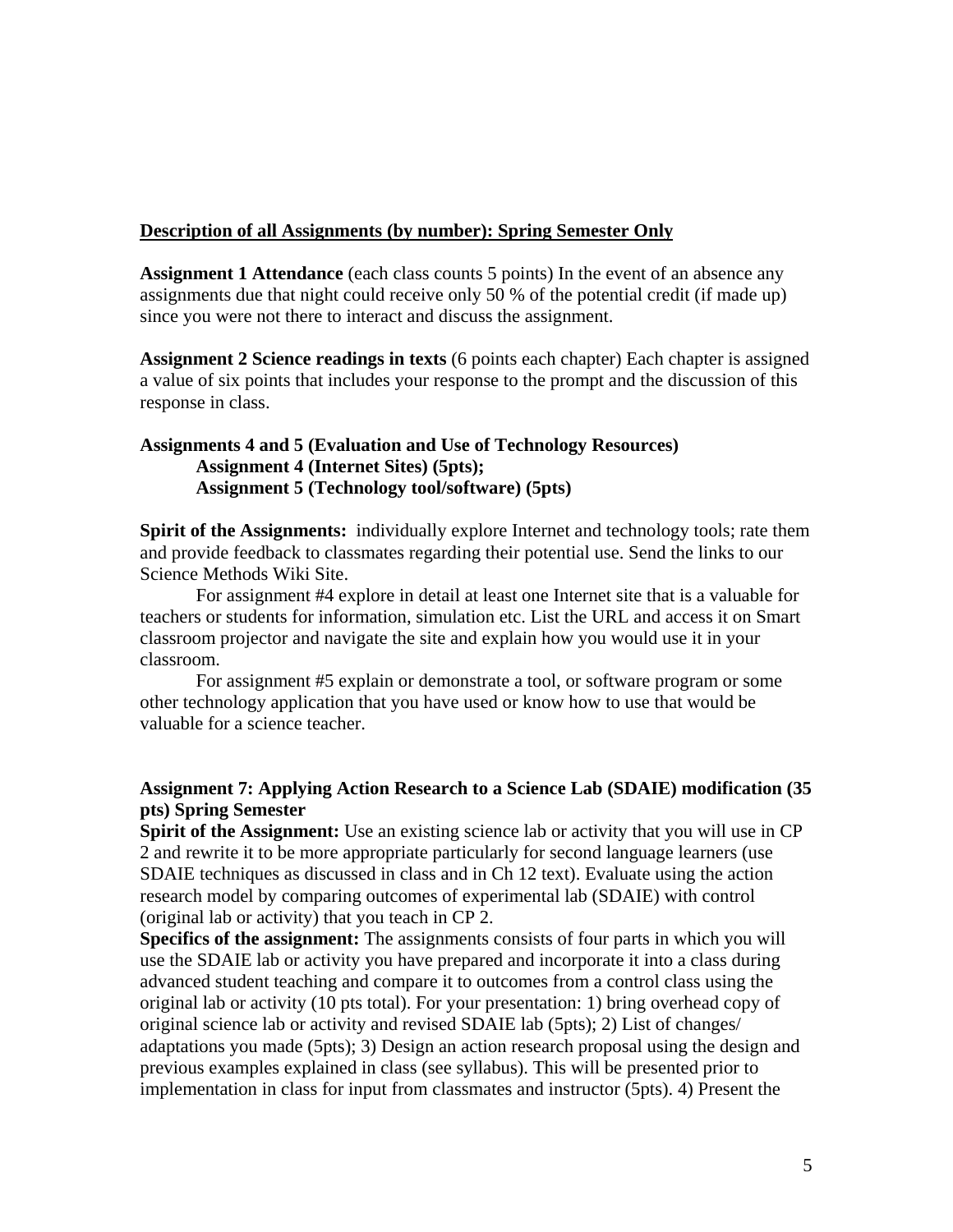findings 20 pts (triangulated data) by comparing various outcomes from the two lab classes one, which used original lab (control) and another who used the modified SDAIE lab (experimental). Some examples of potential data tools for applying the action research and measuring the success (lack of success) of the lab approaches might be: teacher observations, focus groups, and student assessment of understanding, Quickwrite and class discussions. Discuss briefly your findings.

### **Assignment #10: Enrichment and Extracurricular Activities in Science Teaching (20**  pts  $X$  2 = 40 pts.

**Spirit of the Assignment:** Students will research, overview and discuss some of the major extracurricular activities used in Science such as Science Research Projects (Science Fair/ Pure Science), Odyssey of the Mind (Problem Solving), Science Olympiad and Invention Convention (Applied Science). Two of these models will be applied by simulating the actual process used by teachers. The process includes the following: 1) Students will be assigned teams and specific problems for Odyssey of the Mind (Long Term Problem, Spontaneous Problem and Style) and the Invention Convention. 2) Using the processes recommended and timelines (and examples reviewed) teams will follow the processes and enter their formative tasks on Google Docs (instructor will provide ongoing feedback and evaluation on Google Docs for each team; 3) Teams will present their final solution to each project and be evaluated by the rubric (see syllabus) and compared to the other teams.

#### **Assignment 11 Book Report on high interest science book (5 pts.)**

Spirit of the assignment: read a new book in fiction or non-fiction that you would like to read for general interest, deep background or for inclusion in your own class. By reading yourself you increase the likelihood that you will include science reading as part of the curriculum for your own students. Share this electronically with your classmates.

For this assignment read, summarize, rate (1-5 with justification) and make recommendations on how you might incorporate into your teaching either directly indirectly. Share this formal review electronically with instructor and classmates as well as during the general class discussion.

#### **Assignment 12 Attendance at a formal or informal science event, presentation or site (10 pts) Independent Study Class**

Spirit of the assignment: by attending formal or informal outside events a science teacher is more likely to encourage their own students to seek out such events and include them as part of their curriculum. After having completed assignment # 12 write up a brief report summarizing it and how you might use it in your teaching 1) do a 1-2 minute presentation in class and 2) send an electronic copy to all via email.

#### **Assignment 13 Attendance at a field trip to the Reuben Fleet Science Museum and SD Natural History Museum (20 pts)**

Spirit of the assignment: by attending this field trip students will understand: 1) general procedures for planning and implementing a field trip at a formal site in science; 2) how to access and use resources provided by a site prior to going; 3) Pre, during and post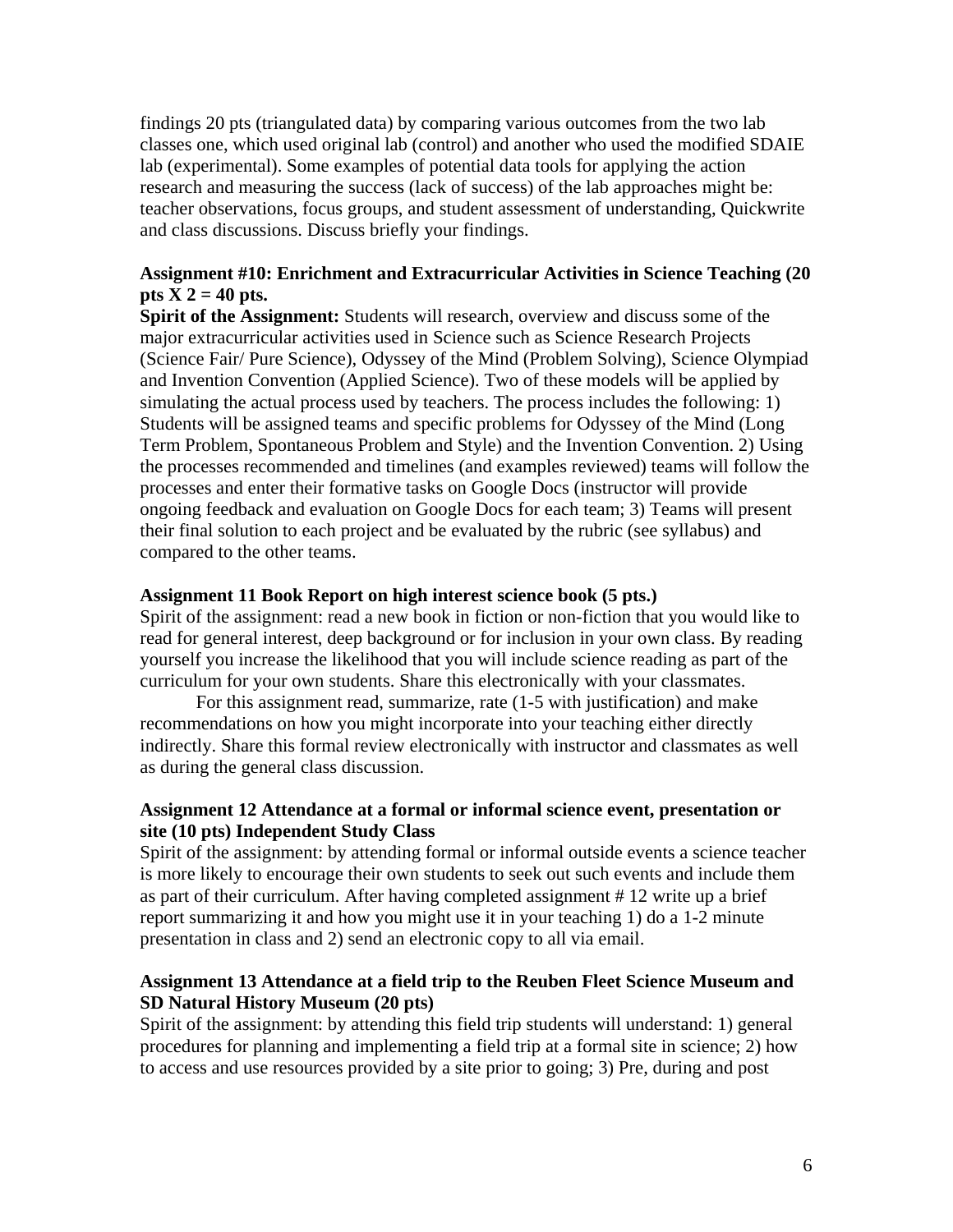lesson plans using both a) prepared curricular materials at a field site; b) teacher developed and implemented curricular materials.

**Assignment #14 Researching a current issue or topic in science and presenting a mini-lecture on that topic utilizing multiple strategies (20 pts). Spring Semester The spirit of the assignment**: Research a current issue or topic (outside the traditional science textbook) that could be used in a class you are scheduled to teach in CP2. The instructor will model a mini-lecture prior to student presentations and a rubric will be developed through a class discussion based on information from Ch 11. During this 15 minute mini-lecture you will practice applying some of the pedagogical strategies from Chapter 11 in the course text (Using Lectures in Science). The class audience and instructor will discuss your presentation and evaluate/provide feedback using the rubric for a Science Mini-Lesson (see syllabus).

# **Assignment #15 Issues in Science Student Teaching (Case Study 2): (Preliminary discussions (3 @5pts each and final written presentation= 15+20=35 pts)**

The spirit of the assignment: This is a form of action research and like the other model used this semester (and the experience of Case Study 1 from Fall semester) will prepare the teacher with a strategy to formally address problems and issues they will face during their careers. The assignment consists of preliminarily sharing issues/ problems/action plans and solutions to various issues that occur during CP2 related to curriculum, teaching strategies and classroom management. The final report will summarize what findings and implications were suggested from the outcomes. The Case Study Model used will be discussed in class and used as an approach to address real solutions understand subsequent outcomes from the action plans.

# **Spring Semester:**

**Assignments due for Class #1 January 30** 

- **1)** Reading log Ch 11 (Lecture): **Prompt: What are the pro's and con's of using lectures (expository teaching)? Which of the ideas in this chapter will I incorporate in my 15-minute lecture to be given in class?**
- 2) Have 3-5 minute edited video of DE from Fall Semester for discussion

# **2) Have 3-5 minute edited video of DE from Fall Semester for discussion #1 January 30 (Monday) Theme: The lecture as a teaching strategy in Science**

- Review syllabus for second semester
- Construct a graphic organizer for semester 2
- Discussion of prompt from Ch11
- \*Discussion of assignment regarding ratings of technology tools/software #5 and internet resources #4 (see description in syllabus)
- Present DE edited video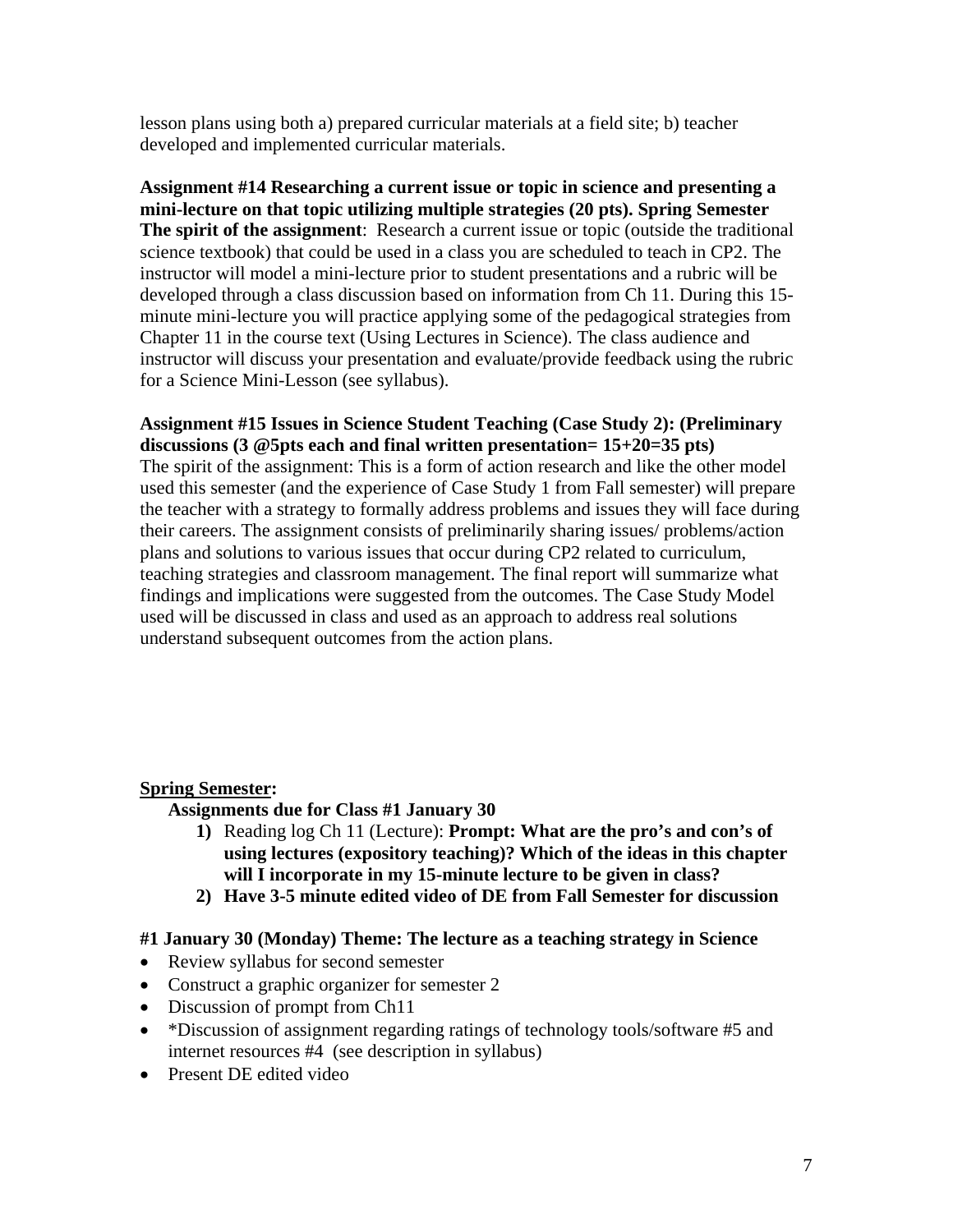• Keating mini-lecture #1 Model lecture that integrates some of the ideas from Ch 11 "Factors that affect the success of Navajo Students in High School Science"

# **Next time:**

- Prepare a mini lecture as part of a small unit on some current topic/issue in Science for one of the classes this semester (create schedule) Assignment #14
- Presentation/Handout of ratings of technology tools/software #5 and internet resources #4 (Demo one of the top ideas for each)
- Read and address prompt for Ch 12 Science Technology and Society (Integrating Science as a Discipline) and Ch 15 Use of Technology in Science: **Based on the content of each of these two chapters: Discuss the range of technology you would use or have used (or seen) in the science classroom (Elaborate and Be specific)**

# **#2 February 6 (Monday) Theme: Technology resources in Science**

- Presentation of lesson on current topic in science using mini-lecture approach (15 minute max) (aligned with Ch 11 Lecture Strategy) Assignment #14 (2-3 presentations)
- Discussion of Best Practices in Science Teaching from both technology tools/software and Internet Resources for:

#4 explore in detail at least one Internet sites that is a valuable for teachers or students for information, simulation etc. List the URL and access it on Smart classroom projector and navigate the site explaining how you would use it as a resource.

 #5 explain or demonstrate a tool, or software or some other technology application that you have used or know how to use that would be valuable for a science teacher.

• Discussion of prompt responses from Ch 12 and Ch 15 on technology

# **Review Assignments for Next class:**

**1)** Reading prompt to respond for Ch 8 (Teaching for Diversity): **As a result of reading this: What are some specific strategies (teacher, student and curricular) you would (or have) use to adapt learning for second language learners in your science classroom (elaborate and be specific)?**

# **#3/#4 February 25 Saturday 9-3 Themes: SDAIE instruction in Science and Extracurriculum Strategies in Science**

- Discussion of reading response to prompt from Ch 8 Diversity in Science Instruction
- Keating mini-lecture #2: " Successful SDAIE strategies with Navajo Students: Findings from dissertation study"
- Student Mini-Lectures (4-5 presentations) with critique/evaluation
- Review of Inquiry based topics (DE/Open ended experiments) with an introduction to curricular and extracurricular science projects: Odyssey of the Mind/ Invention Convention/Toys in Space as additional models of Inquiry based learning (some modeling and practice in implementing these)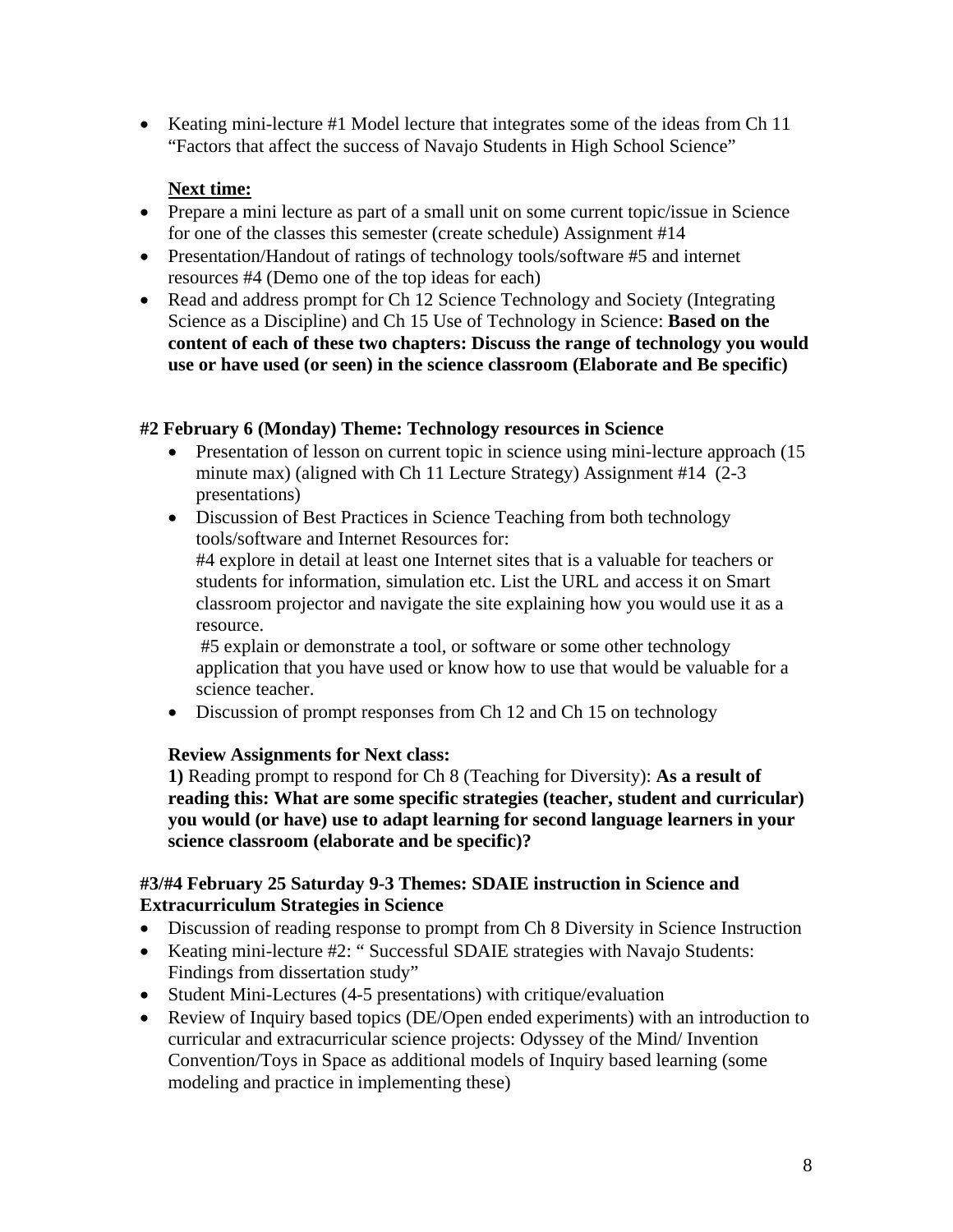- Assign teams for presentation of "Invention Convention" and "OM" Bridging the Gap (see Model to Solve Problems time line and Invention Convention time lines). Use Google docs to share ideas (formative tasks) with colleagues and instructor. Assignment #10 Presentation due April 9
- Presentation of any carry-over technology assignments
- Discuss SDAIE action research project specifics below

### **Review assignments for next class:**

- 1) Using a Science lab that you are scheduled to use in CP2 adapt it to apply some of the SDAIE strategies (teacher, student or curricular) you have discussed. Be prepared to: 1) share these labs (the control (traditional) and experimental (SDAIE) using a visual (overhead/PowerPoint): 2) Use the action research proposal form (see syllabus addendum) to discuss your research design on addressing the question: Effectiveness of SDAIE techniques in science lab settings **(See Assignment # 7 description in the syllabus).**
- Your **final report** research report will due on **\_\_\_\_\_\_\_**and will include: 1) copies of both experimental and control lab directions; 2) Complete Action Research Report including findings from the study.
- Reading log response from Chapter 13 Laboratory and Field work: **Prompt (Based on the reading): Discuss a range of ways that you have or will use both laboratory and field experiences in your science classroom? More specifically how have you or will you incorporate open-ended elements (inductive) strategies into lab or field exercises?**
- Read section on Authentic/Alternative Assessments from text Ch 4 (pp 55-58): **Prompt: Which one these alternative assessments have you seen or would you consider using this semester in your science teaching Why don't you see more of this type of assessment and how might you overcome these challenges?**
- Issues in Science Student teaching presentation of question or problem that will be addressed in CP 2 (development of Case Study 2 Issue(s) (#15)

# **#5 March 19 (Monday) Theme: Using Action Research as a Science Teacher/SDAIE**

- Present preliminary experimental (SDAIE lab) and control science lab instruments and Action Research Proposal that will be used in conjunction with Assignment #7: Effectiveness of SDAIE techniques in science lab settings
- Mini-Lecture presentations (2)
- Issues in Science Student teaching CP2 statement of question or problem that will be addressed (development of Case Study 2 Issue(s) (#15). **(First preliminary discussion)**
- Discussion of reading prompts from Ch 13 Laboratory and Field Work
- Discussion of prompts for Ch 4 pp 55-58 on Authentic Assessment

# **Review assignments for next class**

- **1)** Review web pages for Reuben Fleet and Natural History Museum (agenda for field trip)
- **2)** Presentation of final group solutions to OM and Invention Convention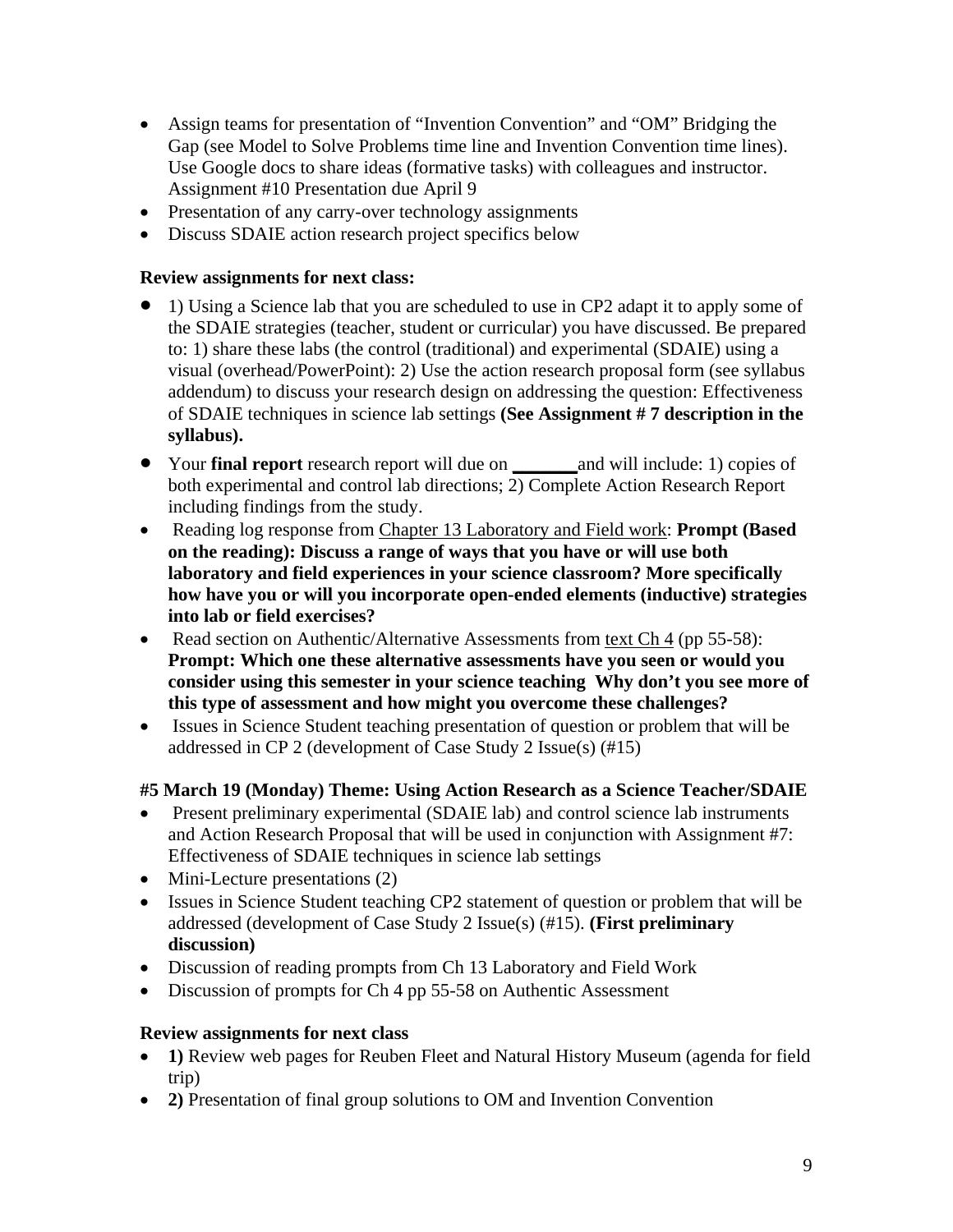$\bullet$ 

# **#6 April 9 (Monday) Theme:**

- **Second Preliminary discussion** on progress of Issues in Science Student teaching CP2 (#15): What are your action plans/progress so far? Questions/concerns? Final Report due:
- Keating mini-lecture #3: "Teaching to the Second Tier: Why are we losing so many good science teachers?"
- Mini-Lecture presentations (final 2)
- Presentation of final group solutions to OM and Invention Convention

# **Review assignments due for last class (April 23):**

- Complete Independent Study/Open date assignment (#12) and send report electronically to all
- Continue to gather data for Issues in Science Teaching (third preliminary report due) Final report due May  $16<sup>th</sup>$
- Review web pages for Reuben Fleet and Natural History Museum (agenda for field trip)
- **#7 and #8 April 21 Saturday (9-3 counts as two classes): Field Trip to a Formal Museum site (Reuben Fleet/ Natural History): Theme: Use of Community Resources in the Curriculum (Assignment #13)**
- Educational Resources at both museums (based on handouts/WebPages
- In subject matter teams: Design a pre/ during/post lesson that includes specific logistics and assessments for one or more of the demonstrations at Reuben Fleet (final team written design made available to all via email)
- In subject matter teams: Design a pre/ during/post lesson with specific logistics and assessments for one or more of the demonstrations at the Natural History Museum (final written design made available to all via email)
- After viewing one of the available movies at the site: How would connect it to the curriculum and how would you make students accountable for the material seen in movie? (Written response made available via email)

# **Review assignments due for final class:**

- $\bullet$  Book report due in class #11
- Continue to gather data for Issues in Science Teaching (third preliminary report due) Final report due May

# **#9 April 23 (Monday) Theme: Using the Case Study Model of Action Research to assist in Solving Problems in Science Teaching**

- **Third Preliminary Report:** Issues in Science Student Teaching CP2. What are your action plans/progress so far? Findings? Questions/concerns? (Final due on May  $14<sup>h</sup>$ )
- Book report
- Final evaluation of course: Review/Assessment/redesign of Graphic Organizer
- Instructor evaluations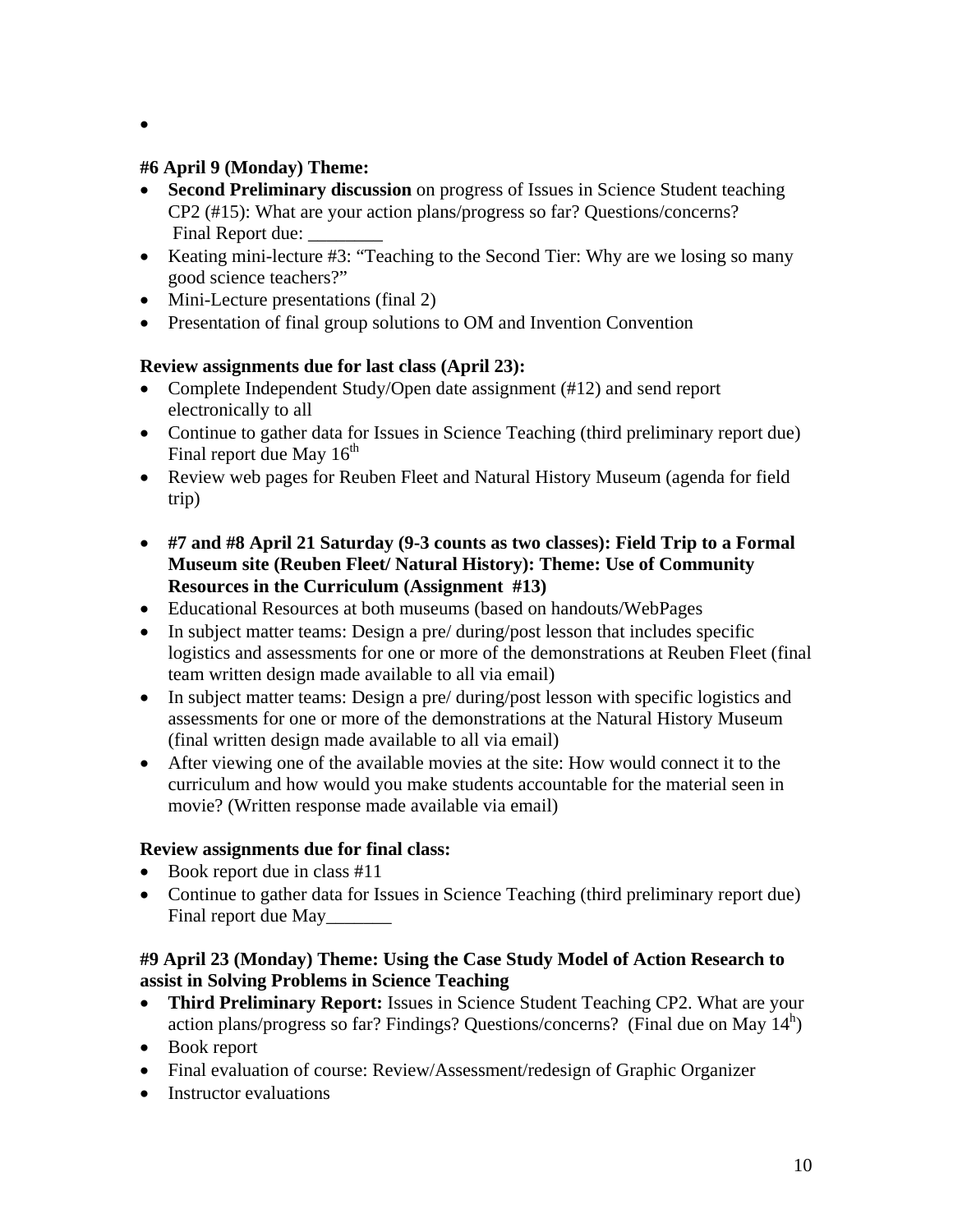**Assignments (by number)/Requirements:** (each will count as the points noted). The final grade for part a and b with be the % of total points earned that semester converted to a letter grade (90-100=A etc.)

1) Attendance/participation (5 pt. per class) (50 pts.)

2) Science Methods Text Readings/Prompts (6 Chapters @ 6pts each) (36 pts)

4) Presentation on technology tools for best practices in Science (5 pts)

5) Presentation on Science Internet sites (5 pts)

7) Science lab SDAIE modification and action research findings (25 pts)

 10) Enrichment/ Extracurricular Activities in Science Teaching (OM/Inv) (40 pts)

11) Book Report on high interest science book (5 pts.)

12) Open ended science related event both semesters (independent study) (10 pts)

13) Strategies for implementing field trips at the high school level: Reuben Fleet/National History Museum (20 pts).

14) Presenting a mini-lecture on a current topic in science (20 pts)

15) Case Study2: Issues in student teaching  $CP2 = (5+5+5+20) = (35 \text{ pts})$ 

Optional/Extra credit: (maximum 10 pts)

1) Directorship (5 pts.)

2) Attendance at a Science Conference: SDSEA or CSTA or NSTA or other Conference (5 pts. one day)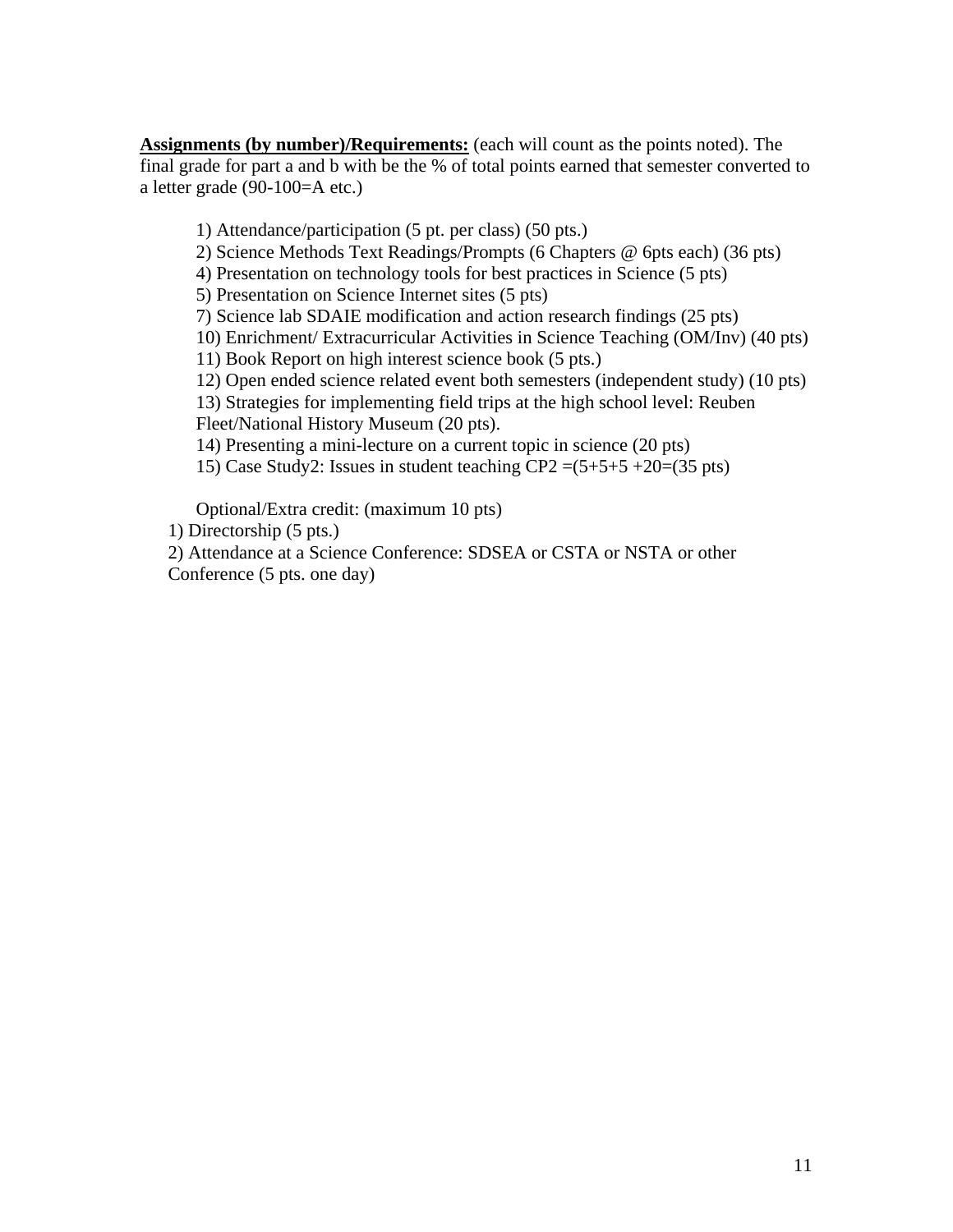# **Addendum A (Spring Grade Sheet)**

# #4 Presentation of internet site (5pts) Final Written and oral report of findings **Name EDSS 545 B Spring Semester Grade Sheet Assignment Number/Name**  #1 Attendance (5pts each class) indicate nights absent by date (50 pts possible) #2 Science text reading logs 6 readings X (6pts each) indicate scores on each chapter assigned below) (Ch 4\_Ch8\_Ch11\_Ch12\_Ch15\_Ch13\_) (36 Pts) #5 Presentation of Technology tools/software (5pts) #7 Action Research Study on Effectiveness of SDAIE vs Traditional Lab Experiences (10 prelim + 15 final= (25 pts) Preliminary Proposals Final Written and oral report of findings<br>#10 Enrichment and Extracurricular Activities in Science Teaching (OM/INV) 20+20= 40 pts. #11 Book Report on high interest science book (5 pts) # 12 Independent Study at formal or informal science event (Report) (10 Pts) #13 Attendance and Reports on Science Field Trip (20 pts) **Reuben Fleet Natural History Movie Charles Act and Actual History Charles Act and Act and Act and Act and Act and Act and Act and Act and Act and Act and Act and Act and Act and Act and Act and Act and Act and Act and Act** #14 Mini-Lecture as introduction to science topic (20 pts) #15 Issues in Science Teaching (Case Study Approach) 5+5+5 (prelim)+20(final)=(35 pts)

Total Possible= 251 pt Points Earned= Average/Grade=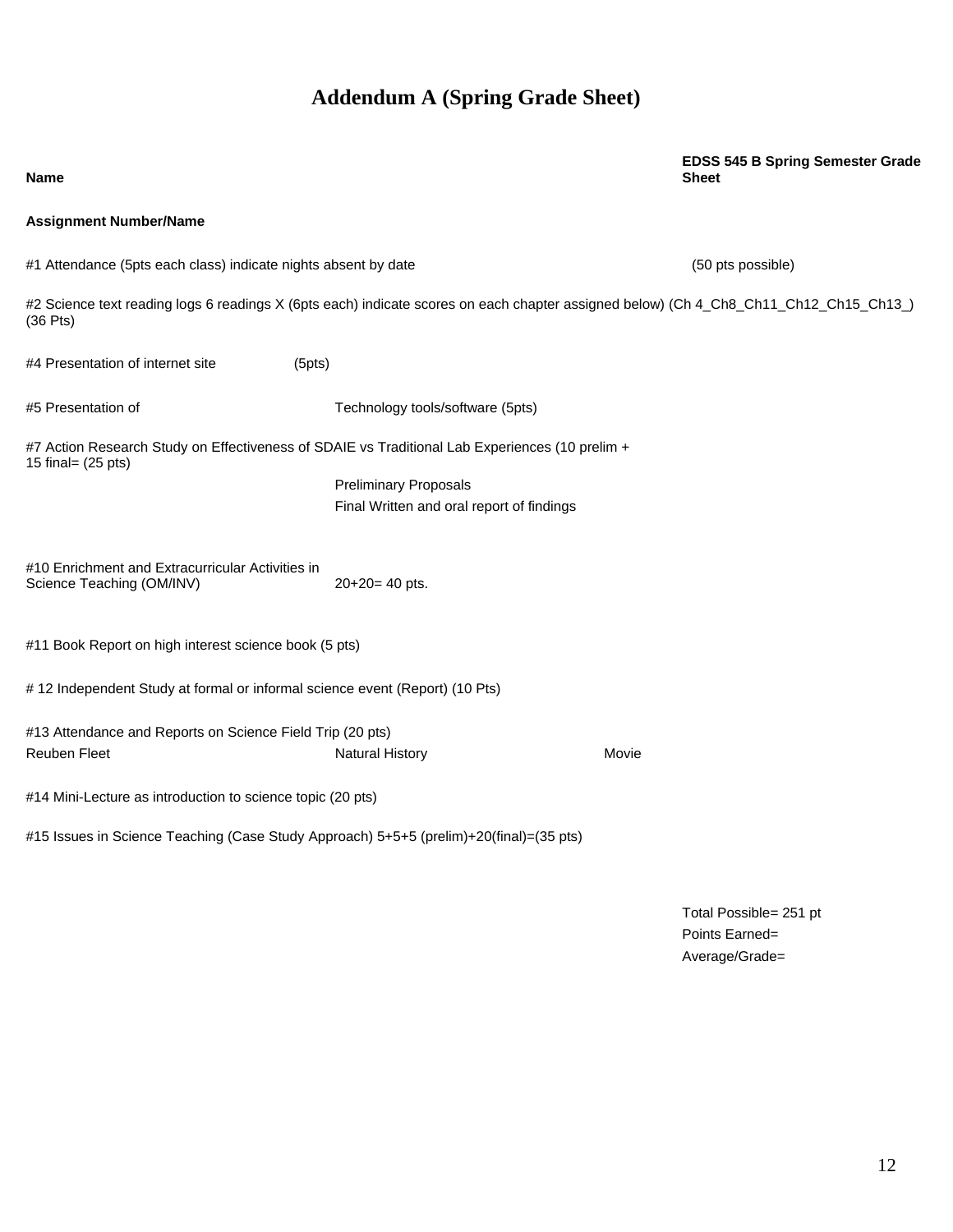# **Addendum B (Action Research Design Proposal/Final Report: Use with Assignment #10)**

# Action Research Project Design Proposal Plan

# **Purpose:**

1) To apply the principles of action research in a teacher directed and designed project.

2) To model the concept of the teacher as a researcher.

# Design Plan

**Problem:** ( specifically what question(s) are you posing)

**Information:** ( what are potential sources of background information related to your question(s). This literature review of your topic can assist you in more formally organizing both your questions and as a basis for formulating your research design. Although it is not part formally a part of this assignment to include this you have done a lot of informal background reading and discussion to inform you related to this topic.

**Hypothesis:** ( based on background information and what do you predict will be the answer to the question). This may be stated in the form of a null hypothesis (ex. there will be no difference between method A and B in learning science concepts) or research question format (ex. students will learn science concepts better when using method A). Remember it is not so important that the data supports or refutes the hypothesis but rather that it (data) accurately justifies your conclusions.

**Experimental Design:** This section should include an overview describing **the nature of the type of research study** i.e. quantitative, qualitative (or both) as well as the general procedures which will guide you such as: any materials, instruments and techniques utilized **to gather data**; the **subjects** which will be the focus of the study; **time frame** for conducting the study; and methods used to **analyze data.** Remember to explain how you will attempt to control the critical variable of researcher effect with **triangulation techniques** (since in many cases you will be both the teacher and the researcher).

**Data/Results:** How will the data be represented? For example, will a journal be used, data tables constructed and or graphs produced? If statistical analysis, please specify.

**Conclusions:** Is the analysis of your data support , refute (or yield inconclusive results)related to your hypothesis? What inferences could you draw from the conclusions? What additional questions and research might your results suggest? What potential implications might your findings suggest (for your classroom or for learning and teaching in general)?